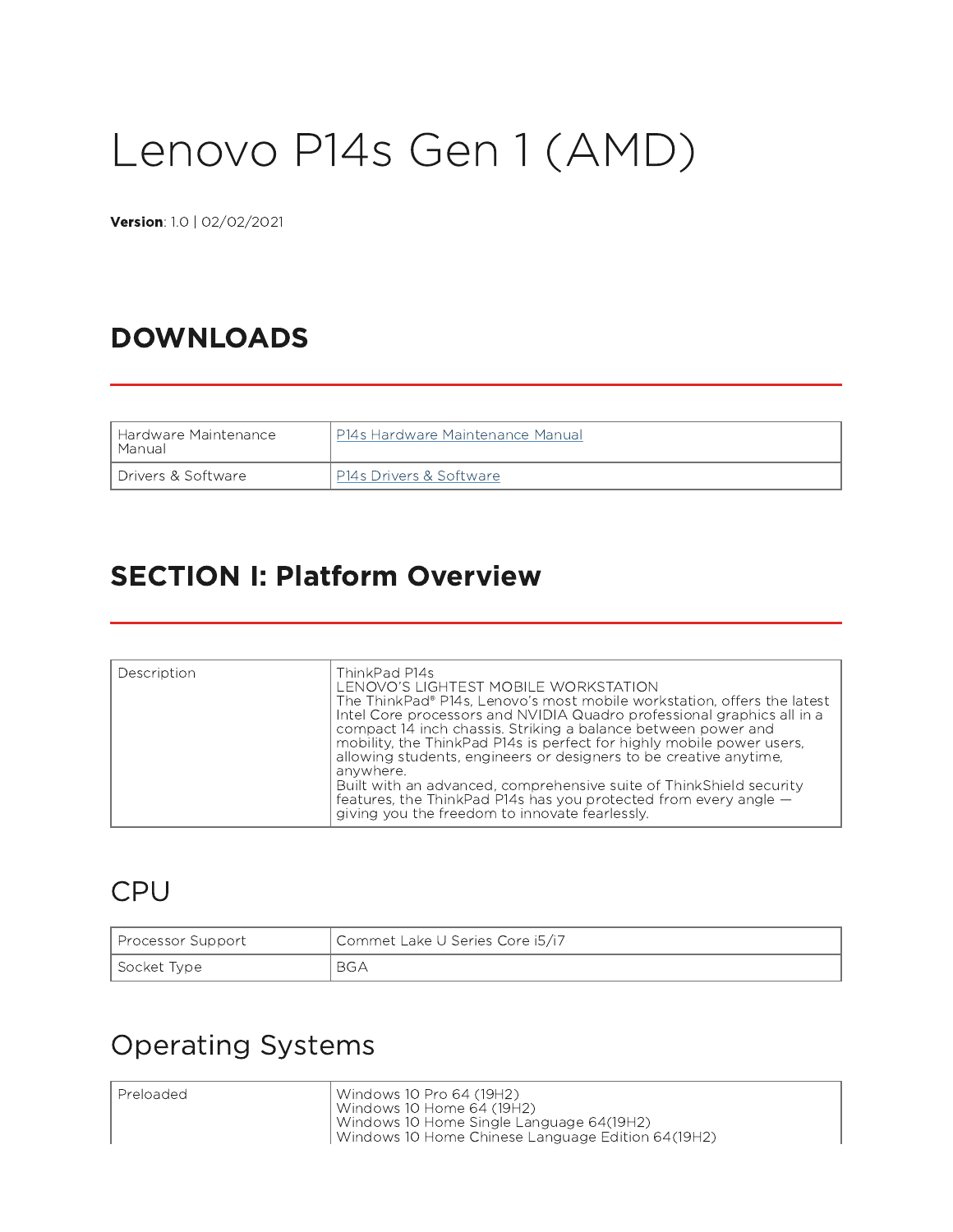|           | Windows 10 CMIT Government Edition<br>Ubuntu (Version20.04)                                                                                                                                                                                                                            |
|-----------|----------------------------------------------------------------------------------------------------------------------------------------------------------------------------------------------------------------------------------------------------------------------------------------|
| Supported | Windows 10 Pro 64 (19H2)<br>Windows 10 Home 64 (19H2)<br>Windows 10 Home Single Language 64(19H2)<br>Windows 10 Home Chinese Language Edition 64(19H2)<br>Windows 10 CMIT Government Edition<br>Ubuntu (Version20.04)<br>Red Hat Enterprise Linux (Certification support, Version 8.2) |

# Memory

| Number of DIMM Slots | 1 soldered-down DIMM + 1 DIMM slot                                                 |
|----------------------|------------------------------------------------------------------------------------|
| Channels             | Single Channel w/1 soldered DIMM<br>Dual Channel w/1 soldered DIMM + 1 add-in DIMM |
| Type                 | DDR4                                                                               |
| <b>ECC Support</b>   | No.                                                                                |
| Speed                | physical 3200 MHz operational 2666MHz                                              |
| Max DIMM Size        | 32GB                                                                               |
| Max System Memory    | 48GB                                                                               |
| Min System Memory    | 8GB                                                                                |
| Soldered Memory      | 8GB/16GB                                                                           |

# Storage

| Storage Slots                           | 1 x M.2 2280                                                                          |
|-----------------------------------------|---------------------------------------------------------------------------------------|
| <b>SATA</b>                             |                                                                                       |
| PCIe                                    | Solid State Drive, OPAL2 PCIe-NVMe M.2 2280- TLC (/QLC for Optane<br>Memory with SSD) |
| SAS                                     | None                                                                                  |
| Interface                               | <b>YES</b>                                                                            |
| Security                                | SATA/PCIE                                                                             |
| Optional Hard Disk Drive<br>Controllers | OPAL2 for NVMe SSD                                                                    |

## Video

| Integrated Graphics | Processor Graphics Intel® UHD Graphics 620 |
|---------------------|--------------------------------------------|
| Discrete Graphics   | NVIDIA Quadro P520                         |
| Adapter             | None                                       |
| Bus Interface       | <b>PEG</b>                                 |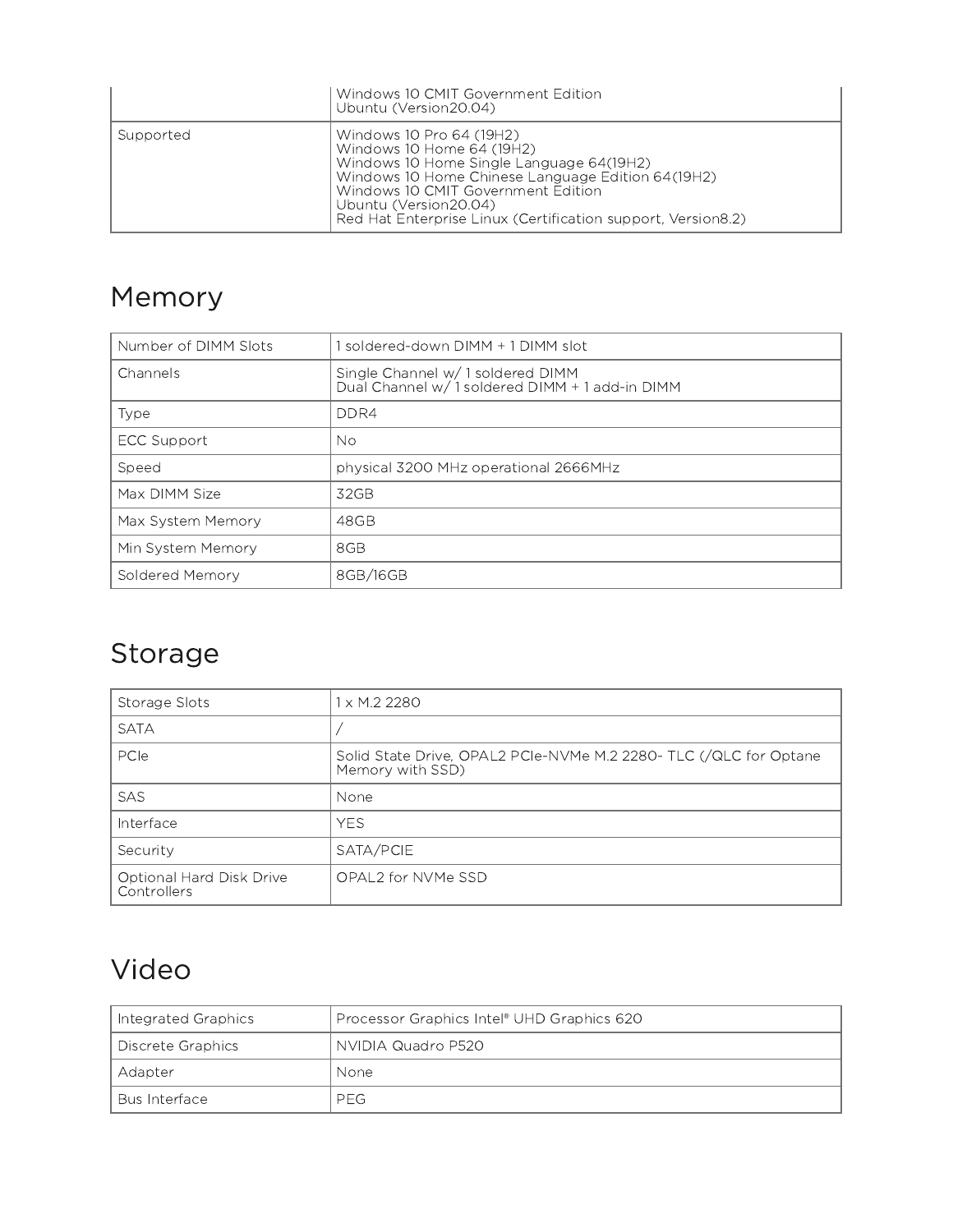## Display

|  | $\sim$ $\sim$ $\sim$<br>$\lambda$ $\sim$ $\sim$<br>≺esoiutions | $\overline{ }$<br>ᅚ<br>- |
|--|----------------------------------------------------------------|--------------------------|
|--|----------------------------------------------------------------|--------------------------|

#### Camera

| Resolution         | HD 720p                                                |
|--------------------|--------------------------------------------------------|
| Frames per Second  | 30 fps                                                 |
| <b>Focus</b>       | Fixed 50cm                                             |
| l Camera Interface | USB <sub>20</sub>                                      |
| IR Camera          | Yes (optional) (with WWAN co-existance), Hybrid Camera |

## Keyboard

| Number of Keys        | US: 84 / UK: 85 / JP: 89 |
|-----------------------|--------------------------|
| Numpad                | No.                      |
| Size                  | 100% ISO                 |
| Function Key Features | Yes                      |
| <b>Backlit</b>        | Yes                      |
| Keyboard size         | CS20 KYB                 |
| Key stroke            | 1.8 <sub>mm</sub>        |
| Key pitch             | 19.05mm                  |
| Keyboard backlight    | Standard                 |
| Keyboard thickness    | Standard                 |

# Touchpad / Fingerprint Reader

| <b>TrackPoint Details</b>      | COMO TrackPoint module (t5.5mm)  |
|--------------------------------|----------------------------------|
| Finger Print Reader Model      | Synaprics Metallica 8x8 FPR, MoC |
| Multi-Touch                    | Yes                              |
| Resolution                     | 1000 ppi                         |
| TouchPad/Trackpad<br>thickness | 3.3mm                            |
| TouchPad/Trackpad type         | 3 BCP                            |
| Trackpad size                  | $100$ mm $\times$ 69 mm          |
| Trackpad material/finish       | Mylar surface                    |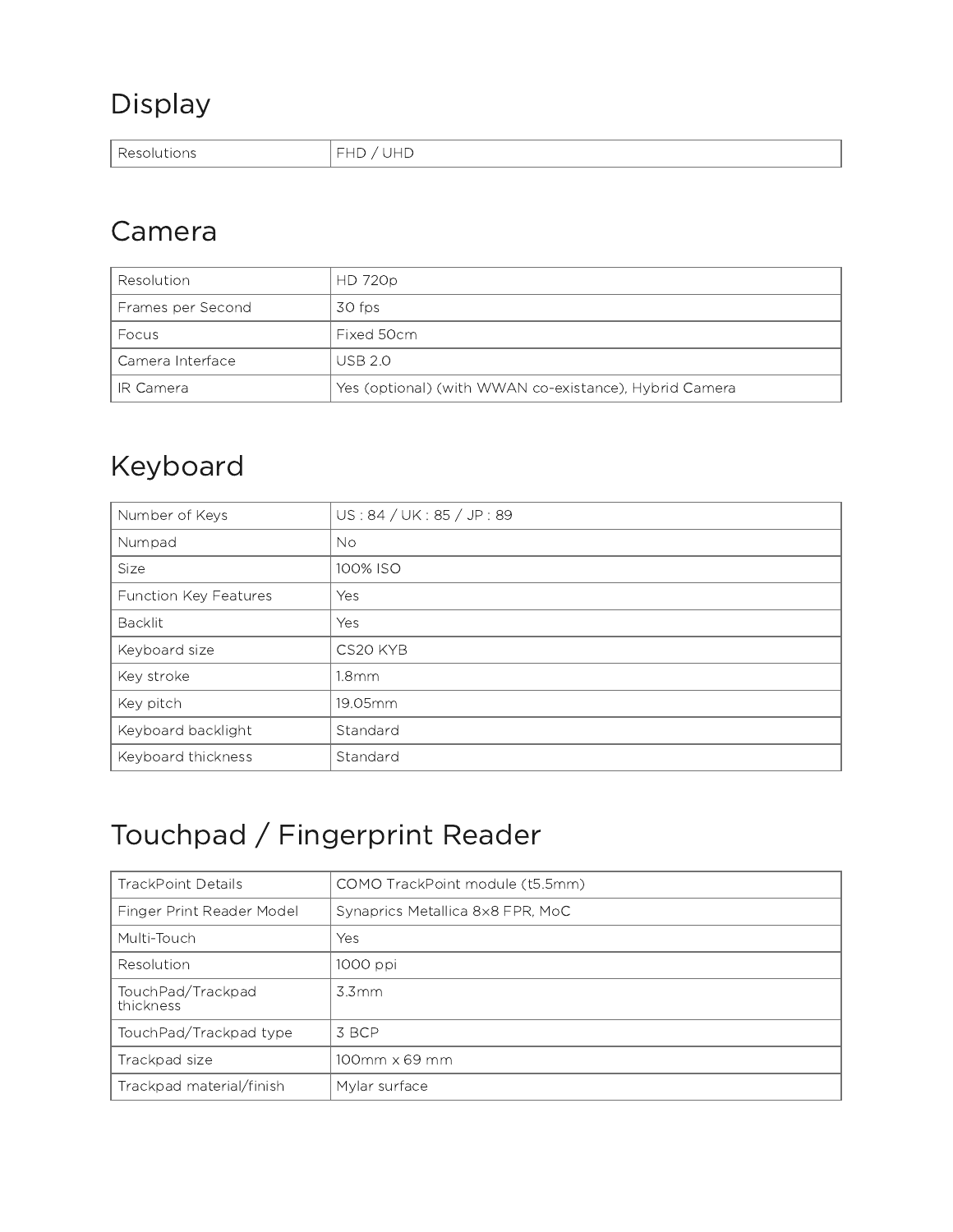# I/O – Ports and Connectors

| <b>USB</b>                                                       | 2x USB-A 3.2 (Gen 1) (1 powered)+1 USB-C 3.2 (Gen 1) (DP1.2/PD) |
|------------------------------------------------------------------|-----------------------------------------------------------------|
| Thunderbolt                                                      | 1x Thunderbolt 3 (USB-C 3.2 Gen 2/DP1.2/PD)                     |
| <b>HDMI</b>                                                      | 1x HDMI (2.0) DP1.4                                             |
| Audio Combo Jack                                                 | 1x Microphone & Headphone Combo Jack (3.5mm)                    |
| Media Card Reader                                                | Dedicated Media Card Reader (UHS-II)                            |
| Dedicated MicroSD Card<br>Reader (UHS-I)<br>(MMC, SD, SDHC SDXC) | Yes (optional)                                                  |
| Power Connector                                                  | $DC-In$                                                         |
| Docking Port                                                     | Docking Via Thunderbolt 3 / USB-C                               |
| VirtualLink                                                      | None                                                            |
| Network adapter                                                  | Gigabit Ethernet (RJ45)                                         |

#### Power Connector

| Main | DC-In                          |
|------|--------------------------------|
|      | 1x Thunderbolt 3 (USB-C/DP/PD) |

#### Ethernet

| Vendor           | Intel                                                                 |
|------------------|-----------------------------------------------------------------------|
| Count            | ХÎ                                                                    |
| <b>EEPROM</b>    | SPI ROM (Merge with BIOS/MEFW)                                        |
| Speeds           | 10/100/1000 Mbps                                                      |
| <b>Functions</b> | Wake On LAN<br>MAC Address Pass Through<br>PXE Boot<br>Flash Over LAN |
| Connectors       | <b>RJ45</b>                                                           |

#### **WWAN**

Ē

| I Model | Fibocom L850-GL LTE CAT9<br>Fibocom L860-GL LTE CAT16 |  |
|---------|-------------------------------------------------------|--|
|---------|-------------------------------------------------------|--|

#### Near Field Communications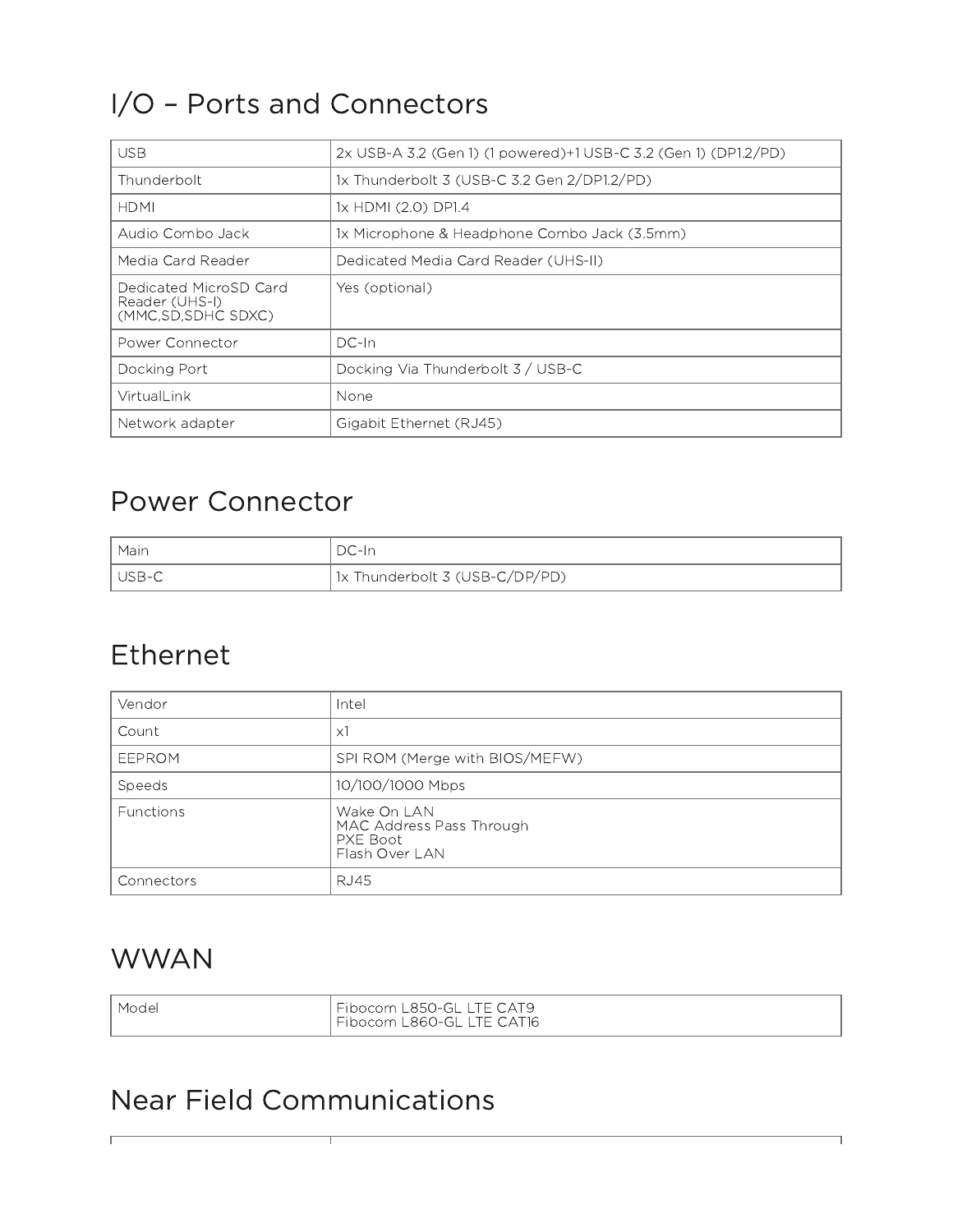## Audio

| Vendor                                | Realtek                                                                                                             |
|---------------------------------------|---------------------------------------------------------------------------------------------------------------------|
| Type                                  | <b>High Definition Audio Codec</b>                                                                                  |
| Internal Speaker                      | Yes, dual speakers                                                                                                  |
| Connectors                            | Microphone & Headphone Combo Jack (3.5mm)                                                                           |
| Chipset                               | ALC3287                                                                                                             |
| Number of Channels                    | 4-channel DAC, 4-channel ADC                                                                                        |
| Number of Bits/Audio<br>Resolution    | 16/20/24-bit PCM format                                                                                             |
| Sampling Rate<br>(Recording/Playback) | n                                                                                                                   |
| Signal to Noise Ratio                 | 90dB Signal-to-Noise Ratio (A-weighting) for ADC input.<br>100dB Signal-to-Noise Ratio (A-weighting) for DAC output |
| Analog Audio                          | None                                                                                                                |
| Dolby Digital                         | Yes                                                                                                                 |
| Digital Out (S/PDIF)                  | <b>No</b>                                                                                                           |
| Speaker Power Rating                  | 2W@4ohm/ch                                                                                                          |

#### Power adapter

| Type          | 65W AC Adapter                      |
|---------------|-------------------------------------|
| Dimensions    | 142cc (28.5 x 46 x 108 mm) 65W (*0) |
| Input Voltage | 100-240V                            |

## Security

| TPM                | Yes, TPM2.0 |
|--------------------|-------------|
| ' Asset ID         | Yes         |
| AMD Pro Technology | Yes         |

## Chassis Information

| l Color               | <b>Black</b>                             |
|-----------------------|------------------------------------------|
| l Thermal Solutions I | Internal Single FAN, Intelligent Cooling |
| l Dimensions          | Length                                   |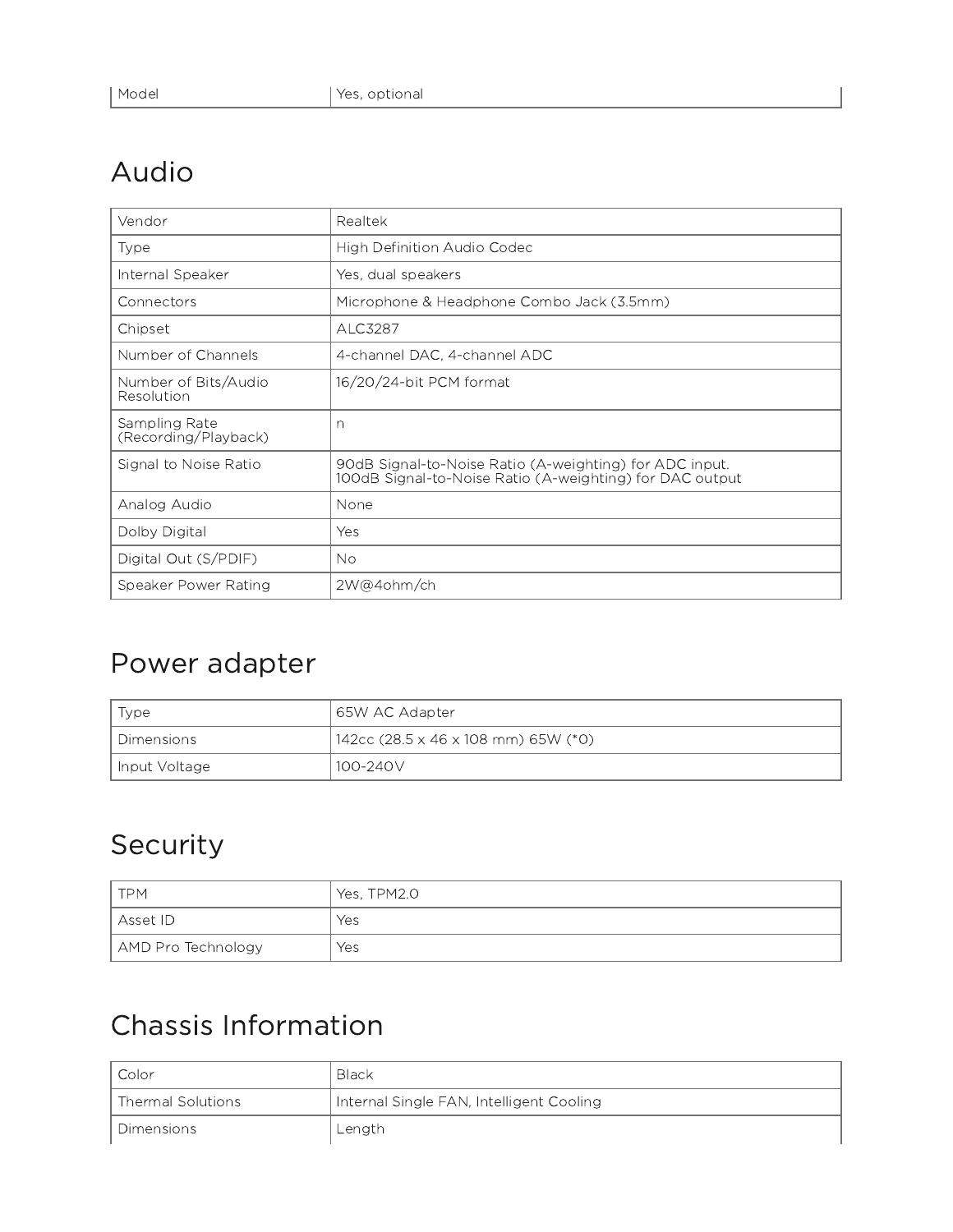|        | 12.95 inches<br>329 millimeters<br>Width<br>8.94 inches<br>227 millimeters<br>Height<br>  0.70 inches (Thickest 0.74 inches, Thinnest 0.52 inches)<br>  17.9 millimeters (Thickest 18.9mm, Thinnest 13.14mm) |
|--------|--------------------------------------------------------------------------------------------------------------------------------------------------------------------------------------------------------------|
| Weight | with 3 Cell 50WHr Battery, Min 3.24lbs/1.47kg                                                                                                                                                                |

## Packaging Parameters

| Height (mm)   | 300     |
|---------------|---------|
| Height (inch) | 11.8    |
| Width (mm)    | 446     |
| Width (inch)  | 17.6    |
| Depth (mm)    | 81      |
| Depth (inch)  | 3.1     |
| Weight (kgs)  | 0.32kg  |
| Weight (lbs)  | O.71lbs |

# Security & Serviceability

| Self Healing BIOS      | Nο                                                                                                                     |
|------------------------|------------------------------------------------------------------------------------------------------------------------|
| Access Panel           | Removeable bottom cover                                                                                                |
| Number of Screws       | 6                                                                                                                      |
| Swappable Components   | Base cover assembly, TrackPoint pointing stick, Lenovo factory recovery<br>USB key, Power cord, ac power adapter (65W) |
| Storage Slots          | storage slot                                                                                                           |
| Memory                 | soldered down RAM + 1 SODIMM slot                                                                                      |
| System Board           | 1190 System Board. No self-service CRU.                                                                                |
| Restore CD/DVD/USB Set | None. Purchase via Lenovo Customer Support Center                                                                      |
| Cable Lock Support     | Security-lock slot                                                                                                     |
| Power-On Password      | Yes                                                                                                                    |
| Hard Disk Password     | Yes; User and Master hard disk password                                                                                |
| Supervisor Password    | Yes                                                                                                                    |
| NIC LEDs (integrated)  | Yes (if it means the LED for Ethernet)                                                                                 |
| Security Chip          | Yes (for TMP 2.0)                                                                                                      |
| Access Panel Key Lock  | Bottom Cover Tamper Detection                                                                                          |
| Boot Sequence Control  | Yes                                                                                                                    |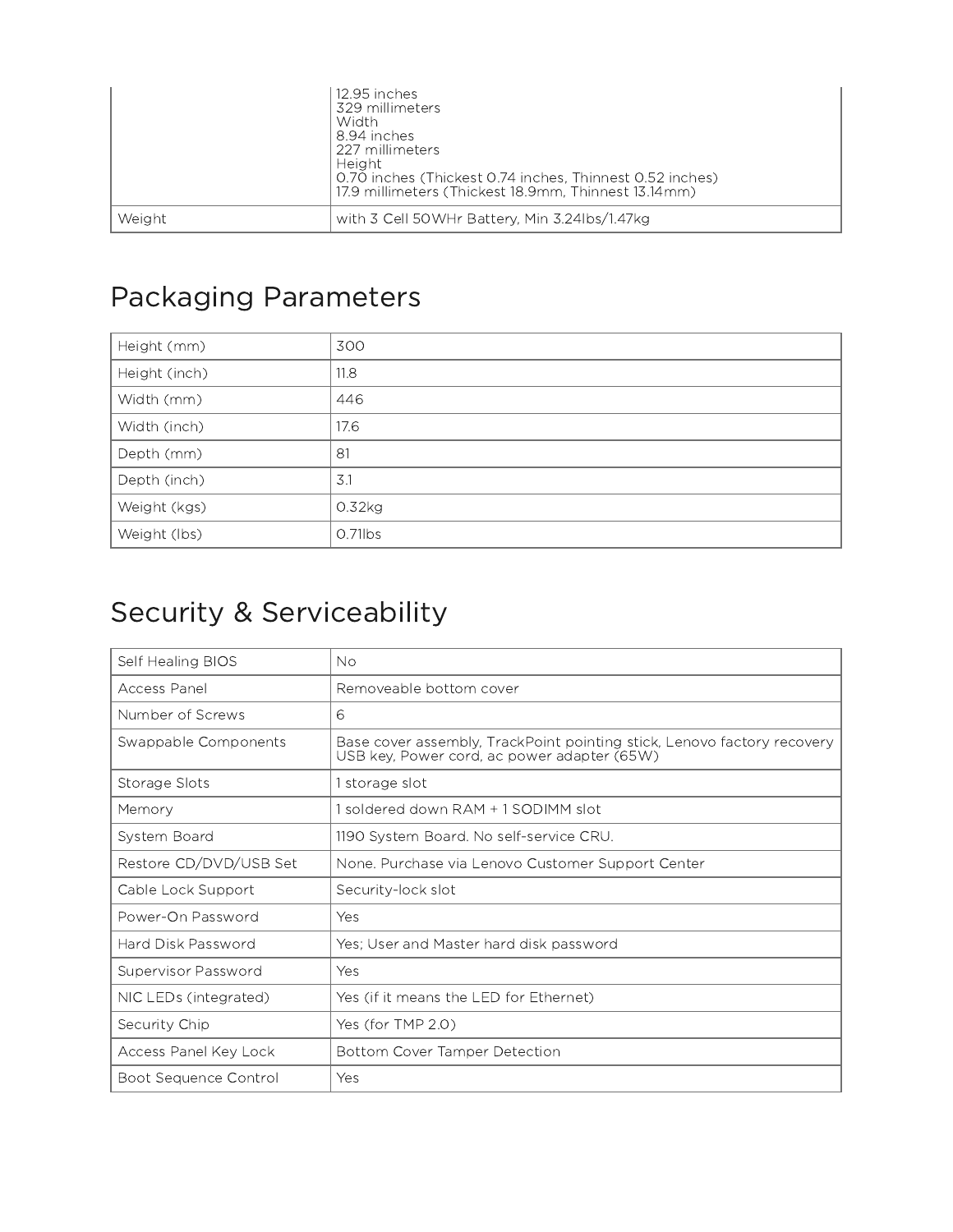## Operating Environment

| Operating - Air Temperature        | At altitudes up to 2438 m (8000 ft)<br>- Operating: $5^{\circ}$ C to 35 $^{\circ}$ C (41 $^{\circ}$ F to 95 $^{\circ}$ F) |
|------------------------------------|---------------------------------------------------------------------------------------------------------------------------|
| Non Operating - Air<br>Temperature | At altitudes up to 2438 m (8000 ft)<br>- Storage: $5^{\circ}$ C to $43^{\circ}$ C ( $41^{\circ}$ F to $109^{\circ}$ F)    |
| Humidity                           | Operating: 8% to 95% at wet-bulb temperature 23°C (73°F)<br>Storage: 5% to 95% at wet-bulb temperature 27°C (81°F)        |
| Corrosive Gas                      | G1                                                                                                                        |
| Particulates                       | P1                                                                                                                        |

#### SECTION II: Platform Detail

#### Supported Components

| Processor          | Intel® Core™ i5-10210U (4C)<br>Intel® Core™ i5-10310U (4C), vPro<br>Intel® Core™ i7-10510U (4C)<br>Intel® Core™ i7-10610U (4C), vPro<br>Intel® Core™ i7-10710U (6C)<br>Intel® Core™ i7-10810U (6C), vPro |
|--------------------|----------------------------------------------------------------------------------------------------------------------------------------------------------------------------------------------------------|
| Memory Support     | DDR4 2400MHz SO-DIMM                                                                                                                                                                                     |
| Chipset (PCH)      | Integrated Soc                                                                                                                                                                                           |
| Size of BIOS Flash | 16 MB                                                                                                                                                                                                    |
| Clock              | Crystal                                                                                                                                                                                                  |
| Audio              | Realtek High Definition Audio                                                                                                                                                                            |
| Ethernet           | Non-vPro model: Intel® Ethernet Connection I219-V (Jacksonville)<br>vPro model: Intel® Ethernet Connection I219-LM (Jacksonville)                                                                        |

## Memory

| <b>System Capacity Options</b> | R7 Pro-4750U 8C: 8/16GB soldered-down + 8/16/32GB                                  |
|--------------------------------|------------------------------------------------------------------------------------|
| non-ECC                        | 8GB DDR4 3200 SDRAM/SoDIMM<br>16GB DDR4 3200 SDRAM/SoDIMM<br>32GB DDR4 3200 SoDIMM |
| Brand of non-ECC Memory        | Samsung<br><b>SK Hynix</b><br>Micron<br>Ramaxel                                    |
| ECC.                           | None                                                                               |
| Brand of ECC Memory            | N/A                                                                                |
|                                |                                                                                    |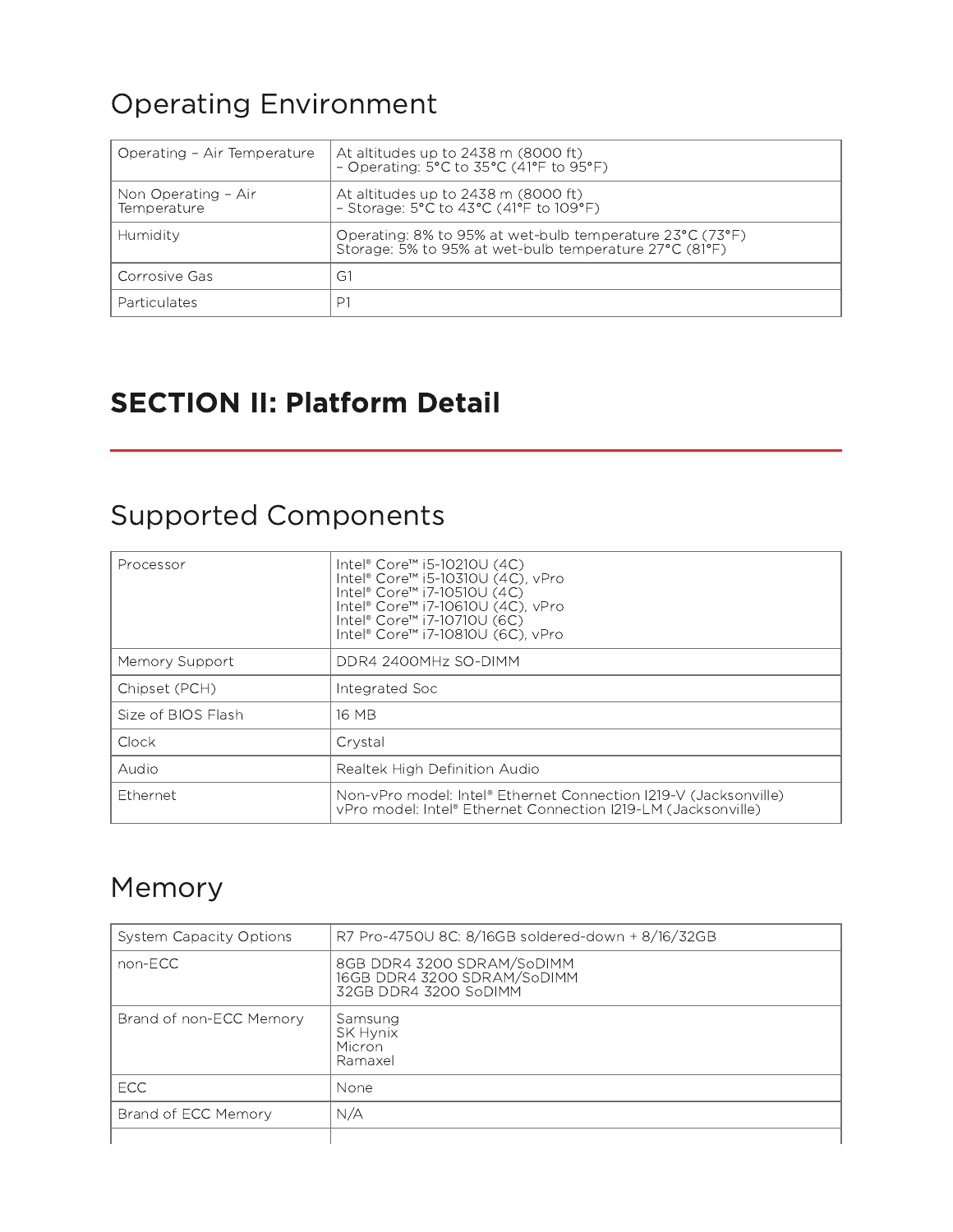#### Storage

| 2.5" SAS Hard Disk Drive<br>(HDD)          | None                                                                                                                                                                          |
|--------------------------------------------|-------------------------------------------------------------------------------------------------------------------------------------------------------------------------------|
| 2.5" SATA Hard Disk Drive<br>(HDD)         | None                                                                                                                                                                          |
| 2.5" SATA Solid State Drive<br>(SSD)       | None                                                                                                                                                                          |
| M.2 (NGFF) PCIe Solid State<br>Drive (SSD) | 256GB Opal 2 PCIe NVMe M.2 2280<br>512GB Opal 2 PCIe NVMe M.2 2280<br>32GB Optane + 512GB QLC M.2 2280 -SBO<br>1TB Opal 2 PCIe NVMe M.2 2280<br>2TB Opal 2 PCIe NVMe M.2 2280 |
| 2.5" PCIe Solid State Drive<br>(SSD)       | None                                                                                                                                                                          |
| <b>Brand of Drive</b>                      | Samsung<br><b>UnionMem</b><br>Toshiba<br>WD                                                                                                                                   |
| Intel Optane Storage<br>Technology         | Yes                                                                                                                                                                           |
| RAID                                       | Not Supported                                                                                                                                                                 |

#### Removeable Media

Media Card Reader **Specifications** 

UHS-I

## SECTION III: Supported Component Detail

#### CPU Specifications

| <b>CPU</b>          | $\text{Intel}^{\circ}$ | $\text{Intel}^{\circ}$ | $\text{Intel}^{\circ}$ | $\text{Intel}^{\circ}$ | $\text{Intel}^{\circ}$ | $\text{Intel}^{\circ}$ |
|---------------------|------------------------|------------------------|------------------------|------------------------|------------------------|------------------------|
|                     | Core™ i5-              | Core™ i5-              | $Core™$ i7-            | Core™ i7-              | Core™ i7-              | Core™ i7-              |
|                     | 10210U                 | 10310U                 | 10510U                 | 10610U                 | 10710U                 | 10810U                 |
|                     | (4C)                   | (4C), vPro             | (4C)                   | (4C), vPro             | (6C)                   | $(6C)$ , $vPro$        |
| Integrated Graphics | Intel® UHD             | Intel® UHD             | Intel <sup>®</sup> UHD | Intel® UHD             | Intel <sup>®</sup> UHD | Intel® UHD I           |
|                     | Graphics               | Graphics               | Graphics               | Graphics               | Graphics               | Graphics               |
|                     | 620                    | 620                    | 620                    | 620                    | 620                    | 620                    |
| # of Cores          | 4                      | $\overline{4}$         | 4                      | $\overline{4}$         | 6                      | 6                      |
|                     |                        |                        |                        |                        |                        |                        |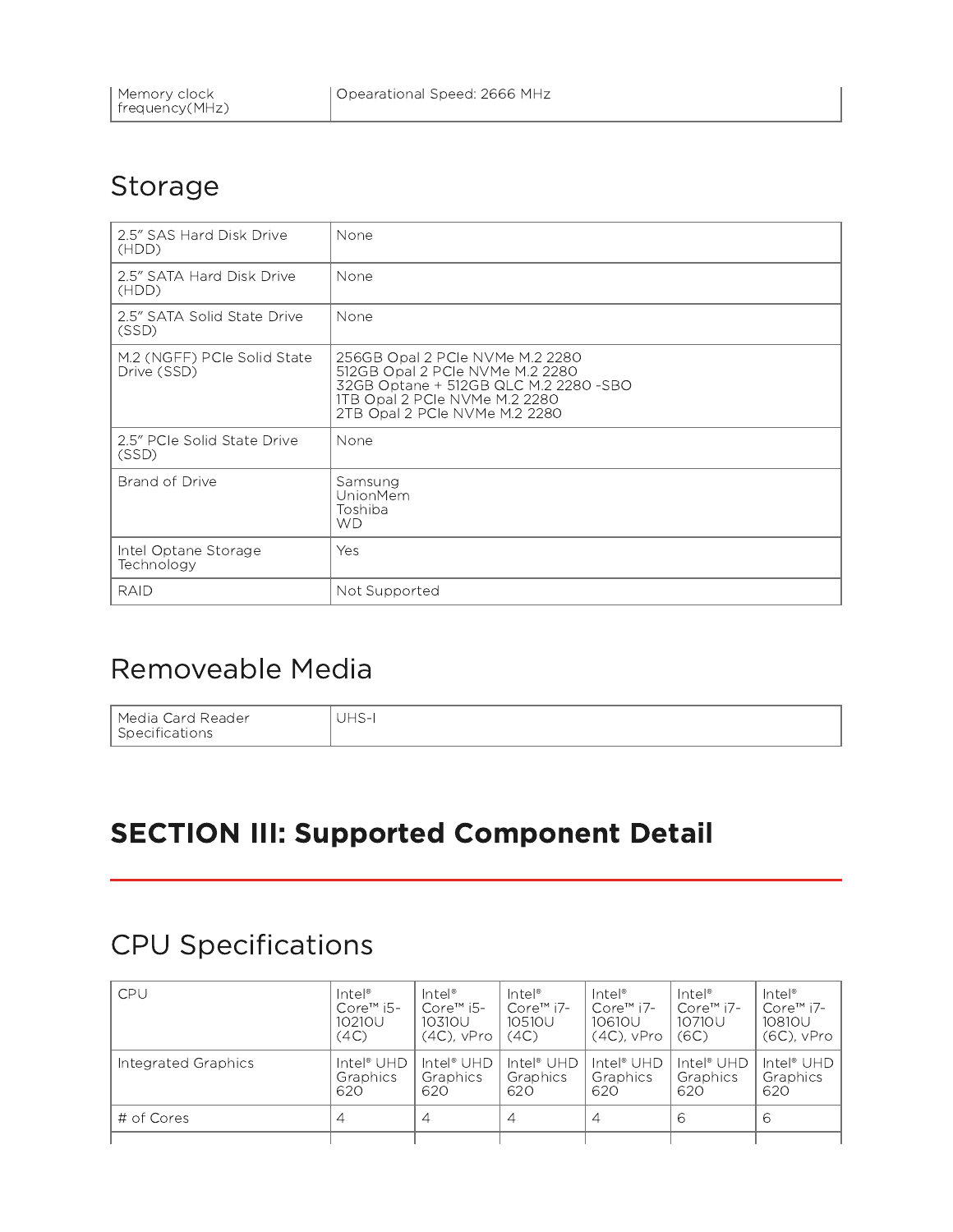| # of Threads             | 8                                   | 8                                            | 8                                            | -8      | 12                       | 12        |
|--------------------------|-------------------------------------|----------------------------------------------|----------------------------------------------|---------|--------------------------|-----------|
| Processor Base Frequency | .6GHz                               | .6GHz                                        | $1.8$ GHz                                    | 1.8GHz  | 1.1GHz                   | $1.1$ GHz |
| Max Turbo Frequency      | $4.1$ GHz                           |                                              | $4.6$ GHz                                    |         | 4.6GHz                   |           |
| Cache                    | 6MB                                 | 6MB                                          | 8MB                                          | 8MB     | 12MB                     | 12MB      |
| <b>TDP</b>               | 15W-25W                             | 15W-25W                                      | 15W-25W                                      | 15W-25W | 15W-25W                  | 15W-25W   |
| Intel ARK Spec Link      | Intel®<br><u>Core™</u> i7-<br>8365U | $\text{Intel}^{\circ}$<br>Core™ i7-<br>8565U | $\text{Intel}^{\circ}$<br>Core™ i7-<br>8665U |         | $\overline{\phantom{0}}$ |           |

# Display Specifications

| Model                | <b>FHD</b>                   | <b>FHD</b><br>w/oncell<br>touch | FHD low<br>power             | <b>FHD</b><br>ePrivacy       | UHD                                       |
|----------------------|------------------------------|---------------------------------|------------------------------|------------------------------|-------------------------------------------|
| Resolution           | 1920 x 1080                  | 1920 x 1080                     | 1920 x 1080                  | 1920 x 1080                  | 3840 x 2160                               |
| Diagonal             | 14''                         | 14''                            | 14''                         | 14''                         | 14''                                      |
| Aspect Ratio         | Ratio 16:9                   | Ratio 16:9                      | Ratio 16:9                   | Ratio 16:9                   | Ratio 16:9                                |
| Backlight            | LED                          | LED                             | LED                          | LED                          | LED                                       |
| PPI                  | 157                          | 157                             | 157                          | 157                          | 315                                       |
| <b>Active Area</b>   | 309.37 X<br>174.02           | 309.31 X<br>173.99              | 309.37 X<br>174.02           | 309.31 X<br>173.99           | 309.31 X<br>173.99                        |
| Refresh Rate         | 48 / 60 Hz                   | 48 / 60 Hz                      | 60Hz                         | 60Hz                         | 60Hz                                      |
| Contrast Ratio       | 700:1 (TYP)                  | 700:1 (TYP)                     | 800:1 (TYP)                  | 1000:1 (TYP)                 | 1500:1 (TYP)                              |
| Viewing Angle        | 85/85/85/8<br>5 degree       | 85/85/85/8<br>5 degree          | 85/85/85/8<br>5 dearee       | 85/85/85/8<br>5 degree       | 85/85/85/8<br>5 degree                    |
| Color gamut          | 45% NTSC                     | 45% NTSC                        | 72% NTSC                     | 72% NTSC                     | 100% Adobe                                |
| <b>Brightness</b>    | 250nit                       | 300nit                          | 400nit                       | 500nit                       | 500nit, HDR<br>400                        |
| Contrast             | Ratio 700:1                  | Ratio 700:1                     | Ratio 800:1                  | Ratio 1000:1                 | Ratio 1500:1                              |
| Color Depth          | 16M                          | 262K                            | 16M                          | 16M                          | 1064M                                     |
| Interface            | eDP 1.2                      | eDP 1.2                         | eDP 1.3                      | $eDP$ 1.4                    | $eDP$ 1.4                                 |
| Panel ID Recognition | EDID in<br><b>BIOS Table</b> | EDID in<br><b>BIOS Table</b>    | EDID in<br><b>BIOS Table</b> | EDID in<br><b>BIOS Table</b> | EDID in<br><b>BIOS Table</b>              |
| Weight               | 285g max                     | 285g max                        | 220g max                     | 340g max                     | 220g max                                  |
| Color Calibrator     | None                         | None                            | None                         | None                         | X-Rite<br>Factory<br>Color<br>Calibration |
| Panel Technology     | IPS, Anti-<br>Glare          | IPS, Anti-<br>Glare             | IPS, Anti-<br>Glare          | IPS, Anti-<br>Glare          | <b>IPS</b>                                |
| <b>Touch Panel</b>   | None                         | <b>YES</b>                      | None                         | None                         | None                                      |

# SSD Specifications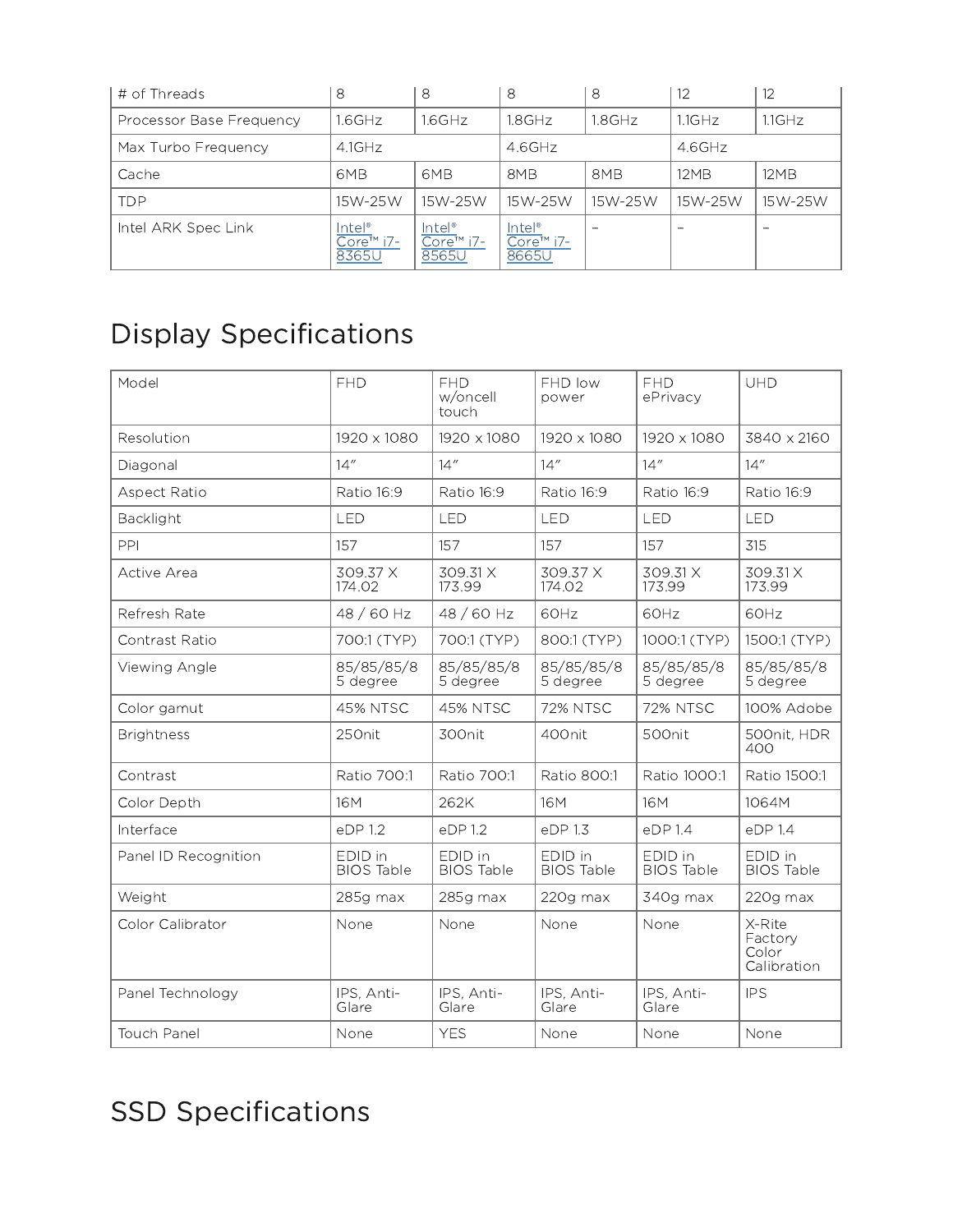| 2.5" SATA Solid State Drive<br>(SSD)       |                  |
|--------------------------------------------|------------------|
| M.2 (NGFF) PCIe Solid State<br>Drive (SSD) | 1x M.2 2280 PCIe |
| 2.5" PCIe Solid State Drive<br>(SSD)       |                  |
| Intel Optane Storage<br>Technology         |                  |

# Solid State Storage Devices

| Supported Types                                             | M.2                                                                                                                                                                                                                       |
|-------------------------------------------------------------|---------------------------------------------------------------------------------------------------------------------------------------------------------------------------------------------------------------------------|
| Dimensions<br>inches/centimeters ( $W \times D \times$<br>H | $22.0$ (+-0.15) x 80.0 (+-0.15) x 2.3 (max)                                                                                                                                                                               |
| Size                                                        | M.2 2280S3                                                                                                                                                                                                                |
| Interface Type                                              | PCIe NVMe                                                                                                                                                                                                                 |
| Read/Write IOPS<br>Specifications                           | Read: 250K (2TB, 1TB, 512GB), 200K (256GB), 320K (512GB Hybrid)<br>Write: 240K (2TB, 1TB, 512GB), 190K (256GB), 250K (512GB Hybrid)<br>Burst 4K Random IOPS, Measured by Crystal Disk Mark (QD32T1, Data<br>size set 1GB) |
| Bandwidth Performance                                       | PCIe Gen3x4 (8Gb/S)<br>PCIe Gen3x2x2 for Hybrid SSD                                                                                                                                                                       |
| Power Consumption (Max)                                     | 3.0A (duration for 10 us)                                                                                                                                                                                                 |
| Active(AVG)                                                 | 5W                                                                                                                                                                                                                        |
| Idle                                                        | 5mW (L1.2)                                                                                                                                                                                                                |
| Min MTBF                                                    | 2,000,000 (h)                                                                                                                                                                                                             |
| Min Sequential Read                                         | 3000MB/s (2TB, 1TB, 512GB), 2900MB/s (256GB), 1550MB/s (512GB<br>Hybrid) 128KB Seq for hybrid                                                                                                                             |
| Min Sequential Write                                        | 1600MB/s (2TB, 1TB/512GB), 900MB/s (256GB), 990MB/s (512GB<br>Hybrid) 128KB Seq for hybrid                                                                                                                                |
| Hardware Encryption                                         | Yes                                                                                                                                                                                                                       |

## Discrete Graphics Adapter

| <b>GPU Name</b>              | Quadro P520 |
|------------------------------|-------------|
| <b>CUDA Processing Cores</b> | 384         |
| <b>GPU Memory</b>            | $2$ GB      |
| Memory Bandwidth             | 48 GBps     |
| Memory Type                  | GDDR5       |
| Memory Interface             | 64-bit      |
| TGP Max Power Consumption    | 18W         |
| Display Port                 | 1.4         |
|                              |             |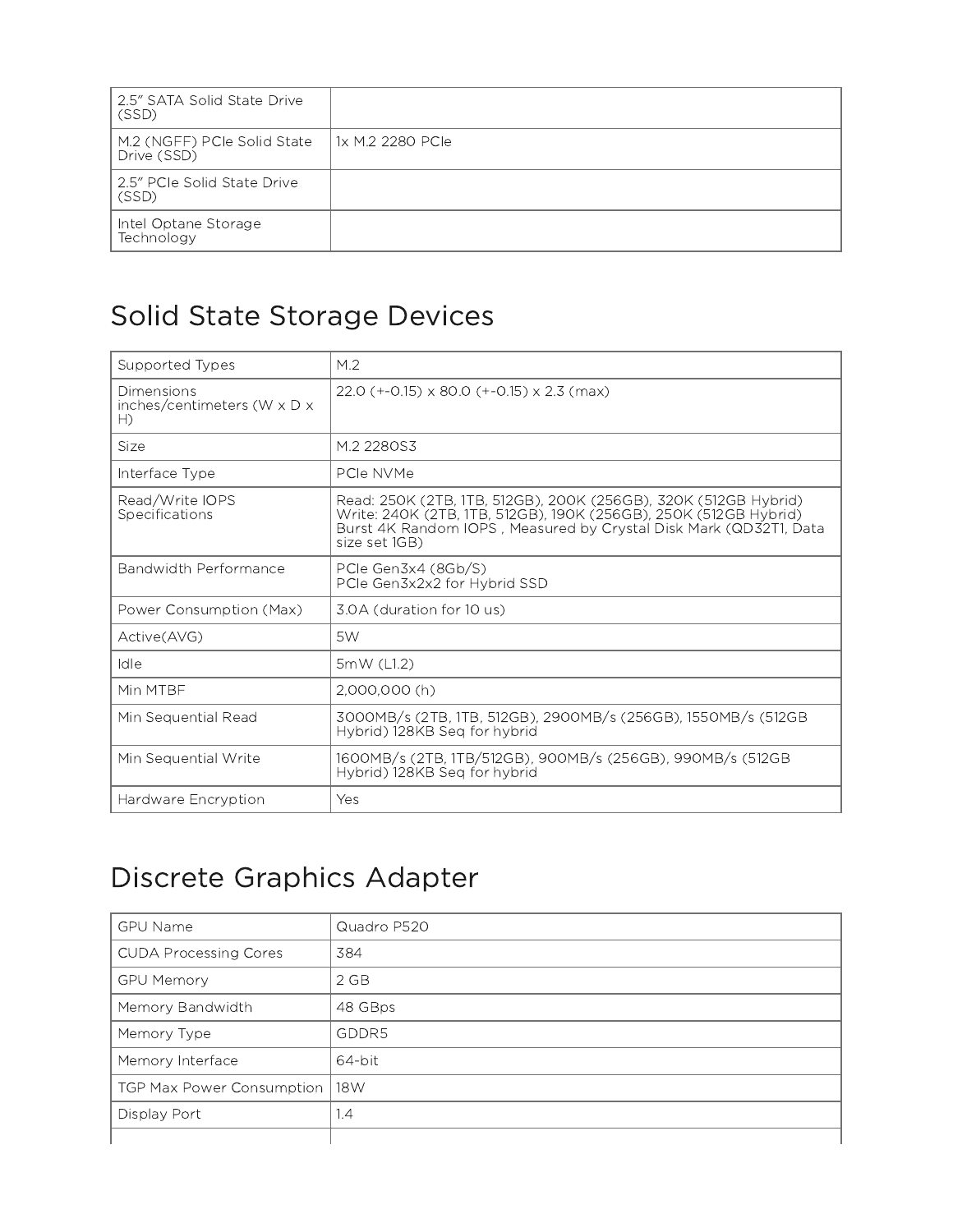| OpenGL                                        | 4.5       |
|-----------------------------------------------|-----------|
| Shader Model                                  | 5.1       |
| <b>DirectX</b>                                | 12.1      |
| PCIe Generation                               | 3         |
| Floating-Point Performance                    | 1.1       |
| VR Ready                                      | No.       |
| Simultaneous Multi-<br>Projection             | <b>No</b> |
| NVIDIA FXAA/TXAA<br>Antialiasing              | Yes       |
| NVIDIA nView Display<br>Management Technology | Yes       |
| GPU Direct for Video                          | <b>No</b> |
| Vulkan Support                                | Yes       |
| <b>NVIDIA Optimus</b>                         | Yes       |

## WLAN

| Model                                     | 1) Intel Wi-Fi 6 AX201 2*2ax+BT5.0 Non-yPro PCIE M.2 1216 Module<br>(CNVi)                                                                                                       |
|-------------------------------------------|----------------------------------------------------------------------------------------------------------------------------------------------------------------------------------|
|                                           | 2) Intel Wi-Fi 6 AX201 2*2ax+BT5.0 vPro PCIE M.2 1216 Module (CNVi)                                                                                                              |
| Connector: Main, Aux/GNSS,<br>GNSS        | ANTI: AUX WiFi + BT; ANT2: Main WiFi                                                                                                                                             |
| Antenna Diversity                         | Supported                                                                                                                                                                        |
| <b>MIMO</b>                               | Supported                                                                                                                                                                        |
| <b>GNSS Bian</b>                          |                                                                                                                                                                                  |
| Radio ON/OFF Control                      | Supported                                                                                                                                                                        |
| Connector interface                       | <b>CNVi</b>                                                                                                                                                                      |
| Operating Temperature<br>(Adapter Shield) | Octo $+80c$                                                                                                                                                                      |
| <b>Humidity Non-Operating</b>             | 50%~90% Rh non condensing (at temperatures of 25c to 35c)                                                                                                                        |
| Operating Systems                         | Microsoft Windows 7*, Microsoft Windows 8.1*, Microsoft Windows 10*,<br>Linux* (limited feature support), Android                                                                |
| Wi-Fi Alliance                            | Wi-Fi CERTIFIED* a/b/g/n/ac, WMM*, WMM-PS*, WPA*, WPA2*, WPS2*,<br>Protected Management Frames, Wi-Fi Direct* for peer to peer device<br>connections, Wi-Fi Miracast* as Source. |
| <b>IEEE WLAN Standard</b>                 | IEEE 802.11a/b/g/n/ac, 802.11d, 802.11e, 802.11h, 802.11i, 802.11w; 802.11r,<br>802.11k, 802.11v pending OS support; Fine Timing Measurement based<br>on 802.11REVmc             |
| Roaming                                   | Support seamless roaming between access points                                                                                                                                   |
| Bluetooth*                                | Dual Mode Bluetooth <sup>®</sup> 5.0, BLE                                                                                                                                        |
| Authentication                            | WPA and WPA2, 802.1X (EAP-TLS, TTLS, PEAP, LEAP, EAP-FAST),<br>EAP-SIM, EAP-AKA, EAP-AKA                                                                                         |
| Authentication Protocols                  | PAP. CHAP. TLS. MS-CHAP*. MS-CHAPv2                                                                                                                                              |
| Encryption                                | 64-bit and 128-bit WEP, 128-bit AES-CCMP                                                                                                                                         |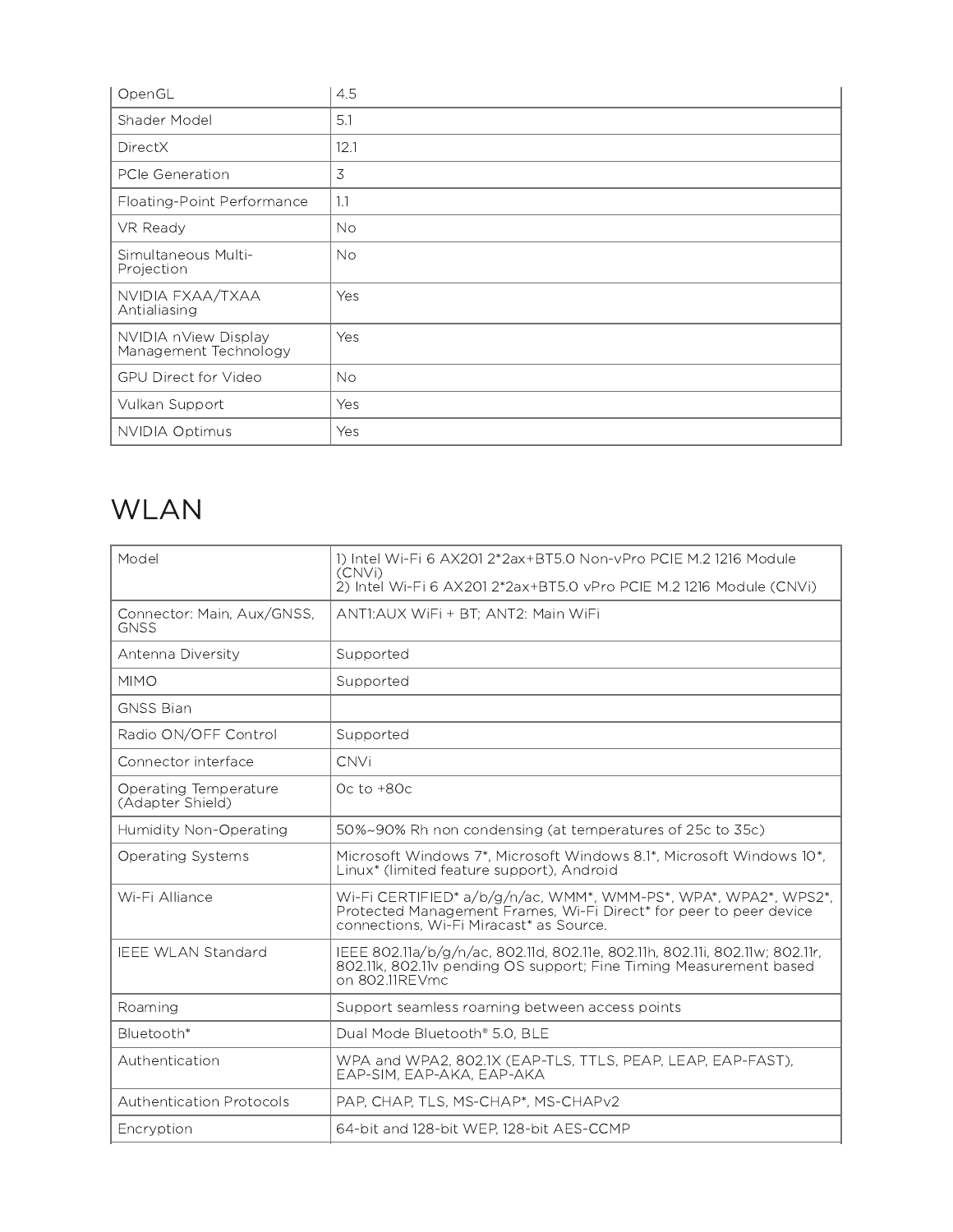| Regulatory      | For a list of country approvals, please contact your local Intel<br>representatives. |
|-----------------|--------------------------------------------------------------------------------------|
| l US Government | FIPS10. FISMA                                                                        |
| Product Safety  | UL,C-UL,CB (IEC 60950-1)                                                             |

#### Battery

| Dimension                      | 266.6 mm x 86.6 mm x 5.45 mm                                                                                                                                                                                                                                                                    |
|--------------------------------|-------------------------------------------------------------------------------------------------------------------------------------------------------------------------------------------------------------------------------------------------------------------------------------------------|
| Weight                         | 240q                                                                                                                                                                                                                                                                                            |
| Type (Chemistry and Cell)      | Li-ion Polymer                                                                                                                                                                                                                                                                                  |
| Voltage                        | 11.52V                                                                                                                                                                                                                                                                                          |
| Battery Life                   | Max >14 hours battery life                                                                                                                                                                                                                                                                      |
| <b>Battery Capacity</b>        | Integrated 3-cell 57Wh battery                                                                                                                                                                                                                                                                  |
| Charging Time                  | 0% to 100% 0% to 80%<br>Battery [Wh] 50 40<br>Battery Charging Time (in-operation) 2.42 hrs (45W adapter) hr (65W<br>adapter)<br>1.41 hrs(45W adapter) hr (65W adapter)<br>Battery Charging Time (off) 2.38hr (45W adapter) 2.1hrs (65W adapter)<br>1.19 hrs(45W adapter) 0.98 hr (65W adapter) |
| Operating Temperature<br>Range | between $10^{\circ}$ C (50 $^{\circ}$ F) and 35 $^{\circ}$ C (95 $^{\circ}$ F)                                                                                                                                                                                                                  |
| Warranty                       | 1 Year / 3 Year Available                                                                                                                                                                                                                                                                       |
| Coin Cell Battery (Model)      | CR2032                                                                                                                                                                                                                                                                                          |

# SECTION IV: BIOS / Certifications / Standards /

## Environmental

## BIOS Specifications

| WMI Support                  | Yes, if it is BIOS Setup change by WMI. |
|------------------------------|-----------------------------------------|
| ROM-Based Setup Utility (F1) | Yes                                     |
| <b>Bootblock Recovery</b>    | N/A                                     |
| <b>Replicated Setup</b>      | Yes, it supported with SRSETUP tool.    |
| <b>Boot Control</b>          | Yes, it means Boot order change.        |
| Memory Change Alert          | N/A                                     |
| Thermal Alert                | N/A                                     |
|                              |                                         |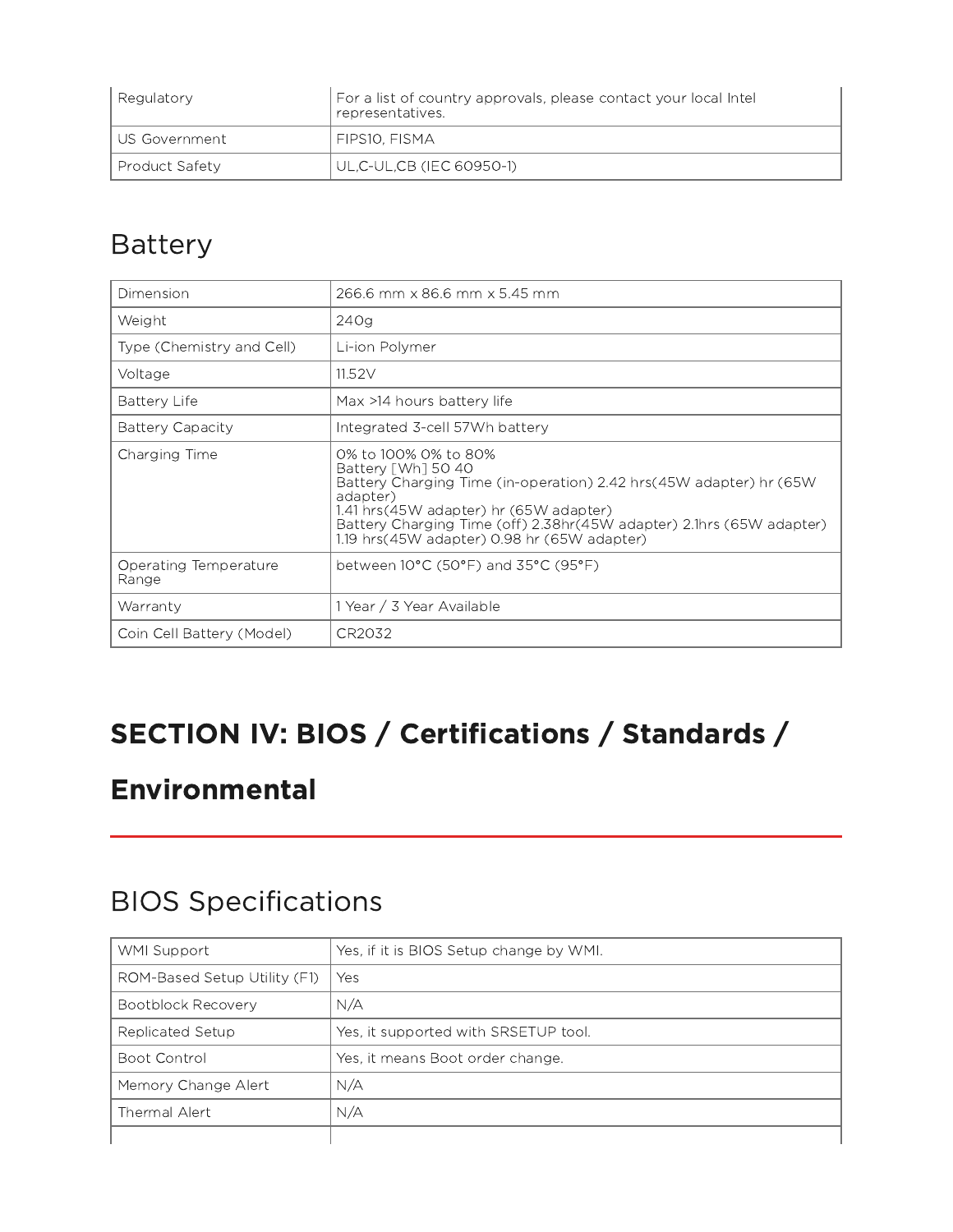| Asset Tag                                         | Yes                                                    |
|---------------------------------------------------|--------------------------------------------------------|
| System/Emergency ROM<br>Flash Recovery with Video | N/A                                                    |
| Remote Wakeup/Remote<br>Shutdown                  | Yes, if Remote wakeup is Wake on LAN from S4/S5.       |
| Keyboard-less Operation                           | N/A                                                    |
| Per-port Control                                  | Yes, if it is I/O port enable/disable by BIOS Setup.   |
| <b>Adaptive Cooling</b>                           | Yes, if it is thermal & fan control.                   |
| Security                                          | Yes, BIOS password / Hard disk password / Finger print |
| AMD KVM                                           | Yes                                                    |
| <b>AMD Platform Security</b><br>Processor         | Yes                                                    |
| Memory Modes                                      | N/A                                                    |

# EMC & Safety

| <b>EMC</b> | Published, Certified Existing Reports<br>EMC - Australia<br>EMC - Belarus<br>EMC - Canada<br>EMC - China<br>EMC - EU/EFTA<br>EMC - Japan<br>EMC - Kazakhstan<br>EMC - New Zealand<br>EMC - Russia<br>EMC - South Korea<br>EMC - Taiwan<br>EMC - USA/Territories<br>Not Applicable / Not Required<br>EMC - Israel<br>EMC - Moldova<br>EMC - Serbia<br>EMC - Turkey<br>EMC - Uzbekistan<br>EMC - Vietnam                                                                                                                                                                                                                                                                                                                                                                                                                                                                                                                                                                                                                                                                                                                                                                                                                                                                                                                                                                                                                                                                                                                |
|------------|-----------------------------------------------------------------------------------------------------------------------------------------------------------------------------------------------------------------------------------------------------------------------------------------------------------------------------------------------------------------------------------------------------------------------------------------------------------------------------------------------------------------------------------------------------------------------------------------------------------------------------------------------------------------------------------------------------------------------------------------------------------------------------------------------------------------------------------------------------------------------------------------------------------------------------------------------------------------------------------------------------------------------------------------------------------------------------------------------------------------------------------------------------------------------------------------------------------------------------------------------------------------------------------------------------------------------------------------------------------------------------------------------------------------------------------------------------------------------------------------------------------------------|
| Safety     | To access the latest User Guide and Safety and Warranty Guide, go to:<br>https://support.lenovo.com<br>Low Halogen Declaration of Conformance<br>TNOT-2017-0040<br>Section 9 - Low Halogen Scorecard<br>Izod Test - EPEAT Compliant<br>Homologation PCRB Compliant<br>In the following countries: Albania, Algeria, Andorra, Angola, Antigua<br>and Barbuda, Argentina, Armenia, Aruba, Australia, Azerbaijan,<br>Bahamas, Bahrain, Bangladesh, Barbados, Belarus, Belize, Benin,<br>Bermuda, Bolivia, Botswana, Burkina Faso, Burundi, Cambodia,<br>Cameroon, Canada, Cape Verde, Cayman Islands, Central African<br>Republic, Chad, China, Colombia, Comoros, Congo, Costa Rica, Dijbouti,<br>Dominican Republic, Egypt, El Salvador, Eritrea, Ethiopia, EU/EFTA, Fiji,<br>Gabon, Gambia, Georgia, Ghana, Grenada, Guatemala, Guinea, Haiti,<br>Honduras, Hong Kong, India, Indonesia, Israel, Jamaica, Japan, Jordan,<br>Kazakhstan, Kenya, Kuwait, Laos, Lebanon, Liberia, Macau, Madagascar,<br>Malawi, Malaysia, Mali, Mauritania, Mauritius, Mexico, Moldova, Mongolia,<br>Morocco, Mozambique, Namibia, Nepal, New Zealand, Nicaragua, Niger,<br>Nigeria, Oman, Pakistan, Panama, Papua New Guinea, Paraguay, Peru,<br>Philippines, Qatar, Russia, Saudi Arabia, Senegal, Serbia, Seychelles,<br>Sierra Leone, Singapore, South Africa, South Korea, Sri Lanka,<br>Swaziland, Taiwan, Tajikistan, Tanzania, Thailand, Togo, Tunisia, Turkey,<br>Turkmenistan, Uganda, Ukraine, United Arab Emirates, Uruguay, |